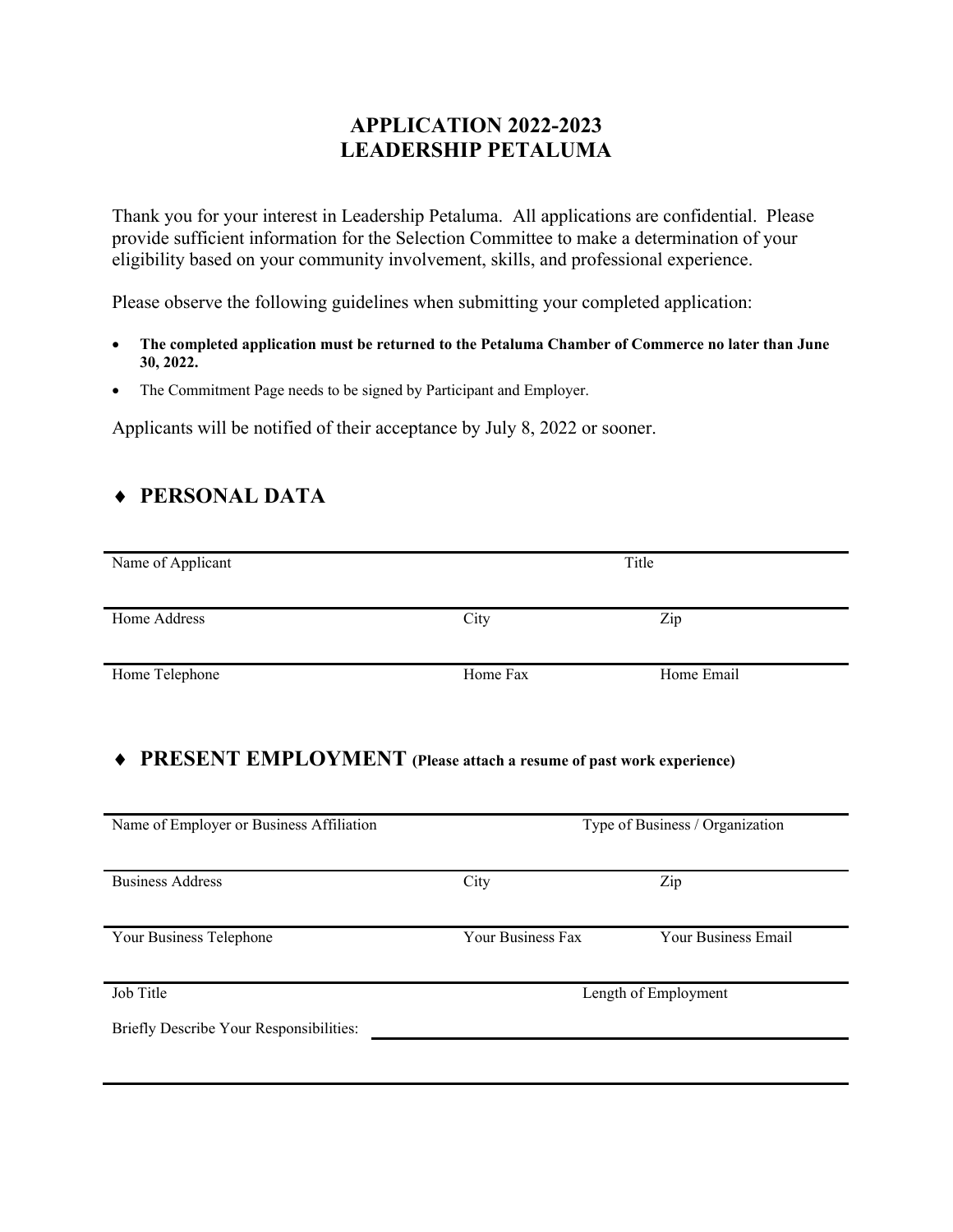## ♦ **COMMUNITY INVOLVEMENT**

List present or past community, civic, professional, social, volunteer and/or other organizations in which you have participated.

| <b>ORGANIZATION</b> | <b>DATES</b> | POSITION /<br><b>PARTICIPATION</b> |
|---------------------|--------------|------------------------------------|
|                     |              |                                    |
|                     |              |                                    |
|                     |              |                                    |
|                     |              |                                    |
|                     |              |                                    |
|                     |              |                                    |

Please list any special awards / recognition:

# **COMMITMENT**

#### **Tuition**

The tuition fee is \$900 per participant. Each participant is required to pay the first \$100 of the tuition fee. The remainder of the fee may be paid by any club, organization, business, employer or the individual. Limited scholarships may be available.

#### **Participation Requirements**

**Leadership Petaluma requires total participation all day on the following dates:** *Please note that the sessions are scheduled for the 2nd Wednesday of each month unless otherwise noted.*